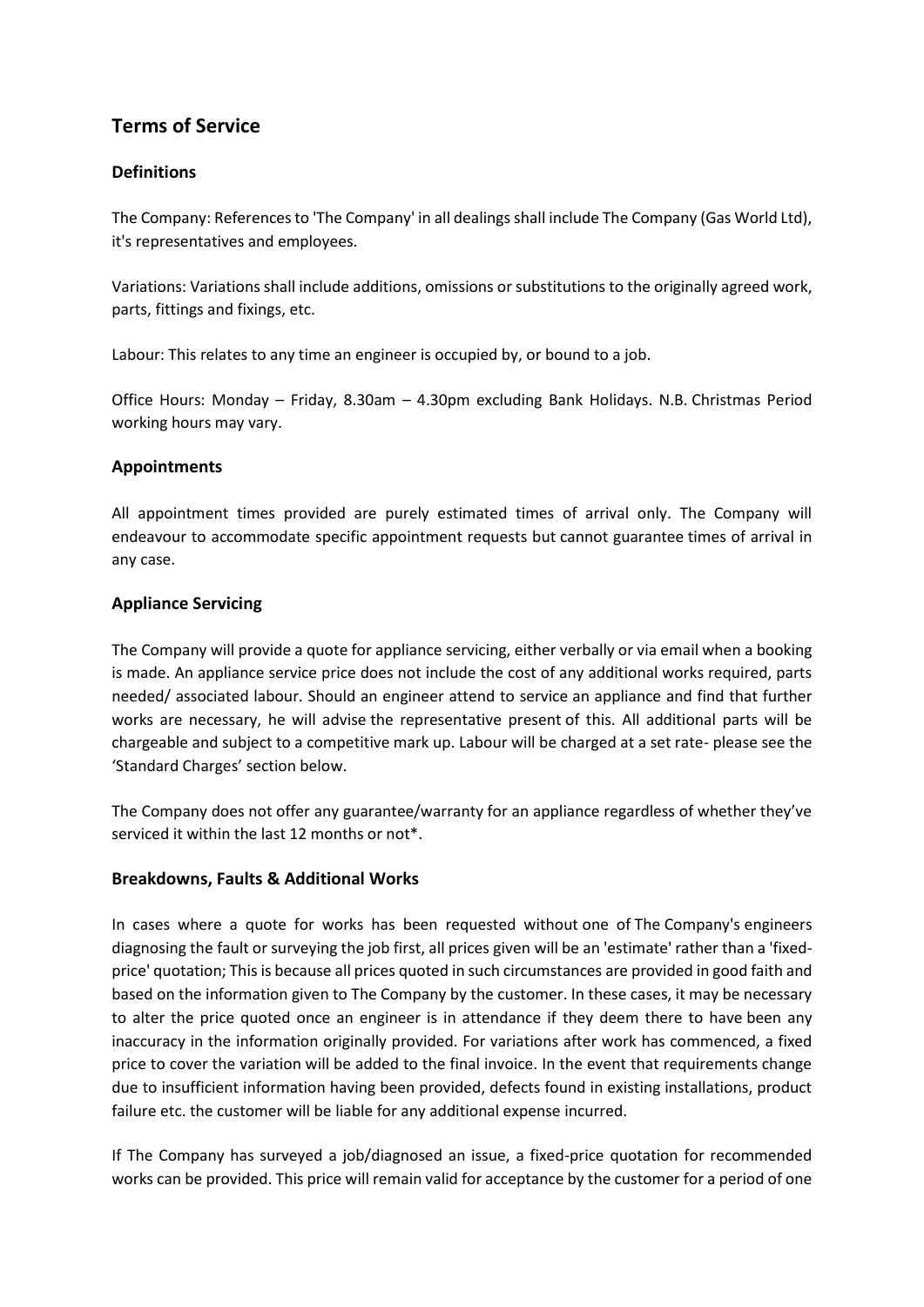week following the issue of the quotation and work is to commence within one calendar month from the date of the quotation else a new quotation may be required.

### **Unforeseen Costs**

Even where a quotation has been provided by The Company, the customer shall be liable to meet the cost of any additional work, services, materials or parts that need to be provided to rectify any event or situation which arises during the course of the works that are unexpected or are beyond The Company's control. The Company cannot be held responsible for such events or situations.

# **Standard Charges**

As standard, all works will be charged based upon the price of parts/materials provided by The Company, plus labour which will be charged in 30-minute increments. As stated, parts supplied are subject to a competitive mark up.

For addresses within a 10-mile radius of The Company's office (Postal code: BS4 4EU), during office hours, an initial call-out fee of £80.00 will be charged. The initial call-out fee covers the first 30 minutes. Labour is then charged at £40.00 per 30-minute period thereafter. Labour for further works carried out immediately following a service will also be charged at £40.00 per 30-minute period; - the customer is liable to pay these charges, even if the further work wasn't formally quoted or arranged through The Company's office.

Labour will be charged from job commencement (arrival) and continue for the job duration; this isn't negotiable.

If an engineer agrees with a customer to continue working outside of office hours to complete a job, labour charges could increase to a Premium rate.

When making a booking, the customer will be advised if an additional travel fee is chargeable- this may be applicable for addresses located outside of a 10-mile radius of The Company's base in BS4 4EU. If an engineer is due to be local to an address at the time of an appointment, The Company may be able to waive any additional travel fees.

### **Permissions**

The Company will accept verbal instruction/permission to carry out further works whilst at a premises from the representative facilitating access unless the customer has explicitly informed The Company during the booking process that others may not authorise work on their behalf. Except in these cases of exclusion, the customer is responsible for paying for all additional work even if it was not agreed with them directly beforehand. Please note, if The Company has been informed that only the customer may authorise additional work, in some instances it may be necessary for an engineer to shut down an appliance temporarily where there is a safety/non-compliance concern if the customer cannot not be reached to approve essential further work whilst on site.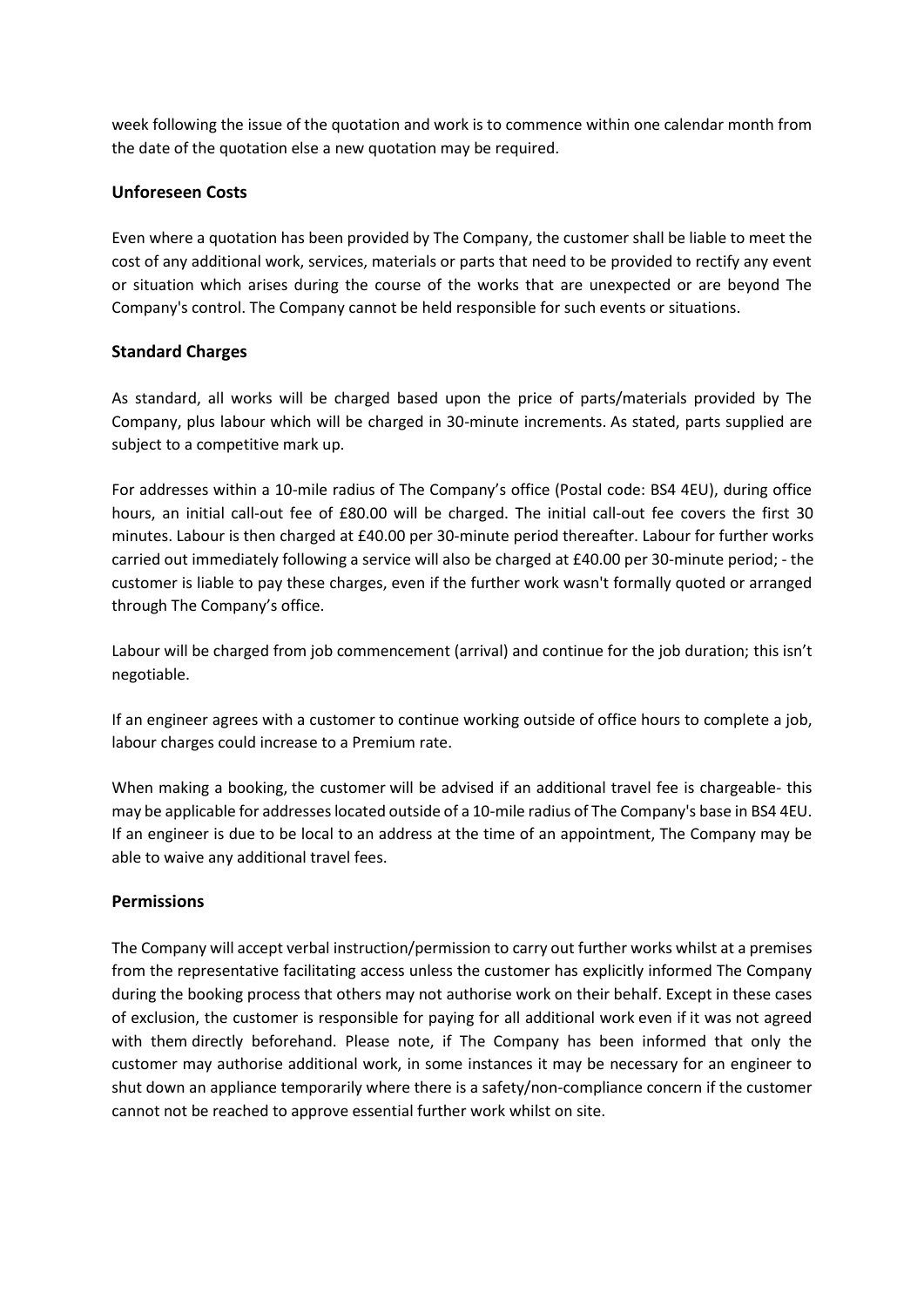### **Payment Terms**

Unless explicitly agreed prior to commencement of work, payment will be due on completion of the work or service provided. In cases where a return booking for additional work is needed, The Company may seek payment for work they've carried out so far before actioning/agreeing to further visits. This applies even if the additional work proposed is intended to remedy the same problem as initially reported. Where a quotation has been provided, the full amount, less any payments already made, is payable. Where a quotation has not been provided, The Company will advise the customer of the amount due by posting or emailing an invoice.

All quotations and invoices will include a breakdown of VAT at the appropriate rate.

Acceptable methods of payment are:

- Debit Card (payment can be taken over the telephone)
- · Cheque
- · Cash

All materials and goods supplied by The Company shall remain the property of The Company until the full invoice has been paid by the customer. The Company can withhold Landlord Gas Safety certificates until payment has been received.

### **Liability**

The Company can only be held liable for the extent of works they've carried out. In the unlikely event that the customer believes a fault has been caused directly by the action or intervention of The Company, liability for rectification costs will be considered by a manager and discussed with the customer. No liability shall be accepted in respect of defects in existing installations, work completed by a third-parties, or in relation to parts manufactured by others.

All advice provided by The Company is offered on a 'best endeavours'/ opinion only basis and the customer accepts such opinions at their own discretion and risk. As a professional business, The Company has relevant liability insurance cover.

### **Health and Safety**

The Company will take appropriate and practical measures to ensure the environment in which works are being carried out is safe to avoid risk of injury to The Company or other parties; the customer is expected to do the same. If the customer notices any situation, property, equipment or materials that they believe to be unsafe they must mention it to The Company immediately.

### **Job Cancellation/ Refusal**

The Company reserves the right to cancel or refuse to carry out any work at any time.